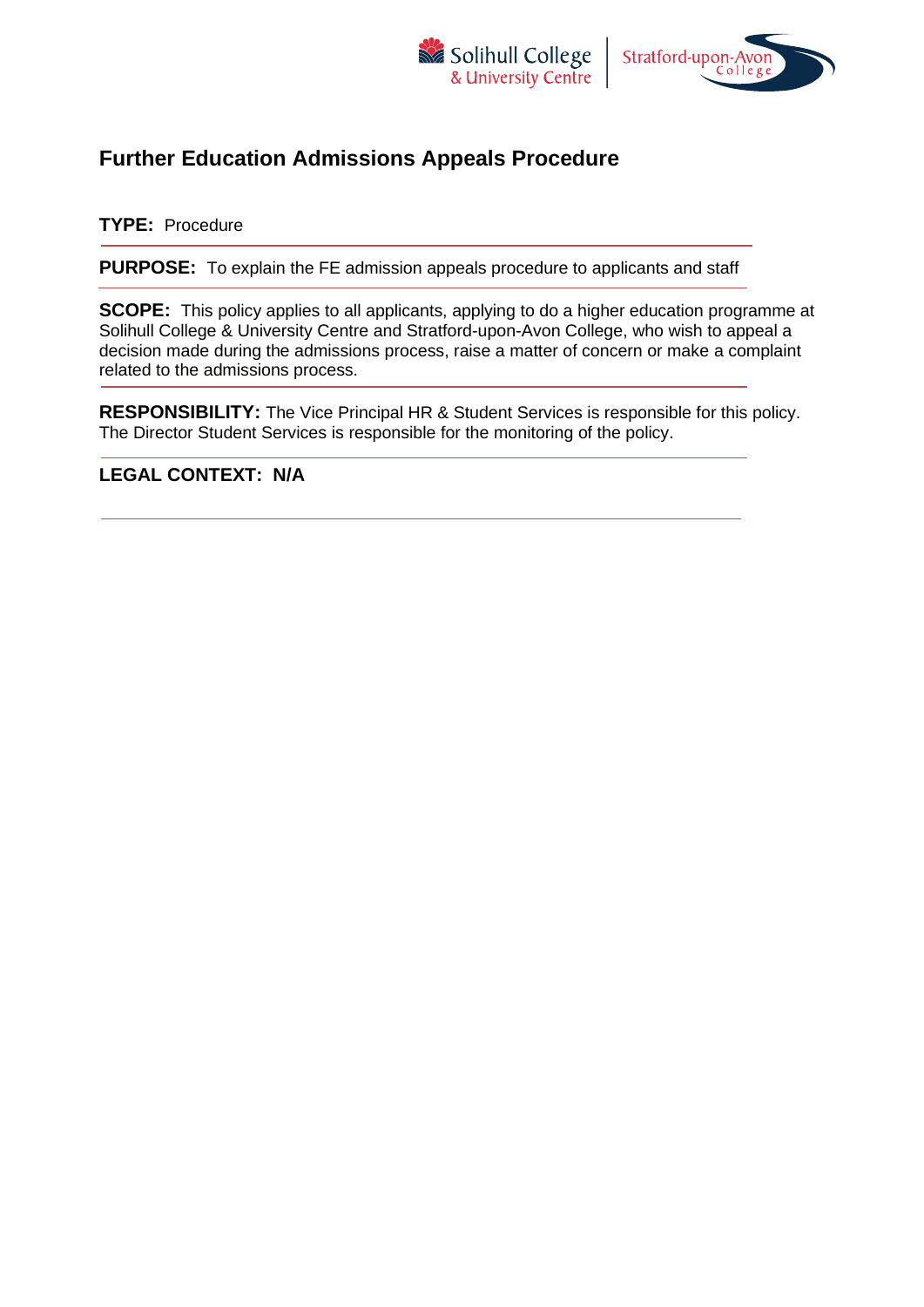



# **Further Education Admissions Appeal Procedure**

### 1. Introduction

- 1.1.Solihull College & University Centre and Stratford-upon-Avon College (hereafter referred to as the College) welcomes applications from individuals with the potential to succeed in further education. Our commitment to equal opportunities ensures that all applicants are treated solely on the basis of their merits, abilities and potential. We recognise, however, that there may be occasions when applicants feel they have cause for complaint.
- 1.2.Therefore, the purpose of the Further Education Admissions Appeal Procedure is to provide an opportunity for applicants to raise matters of concern without risk of disadvantage and for the College to resolve as quickly and as possible complaints about the admissions process.

### 2. Principles

- 2.1.The principles which underpin the Admissions Appeal Procedure are that:
	- the process should be fair, effective, timely and comprehensible with complaints being resolved as quickly as possible and in a reasonable manner;
	- any investigations undertaken as part of the Admissions Appeals Procedure;
	- the applicant and relevant members of staff will be informed of the outcome of the appeal;
	- appropriate action will be taken to improve the College's procedures where the outcome of an appeal suggests that improvement is necessary.

## 3. Appeals

- 3.1.Applicants who wish to appeal should put their concern in writing to the Assistant Principal of the Faculty. Copies of all previous correspondence related to the appeal should be enclosed along with an explanation of the reasons for the appeal and the outcome desired by the applicant. Appeals submitted more than 10 working days after the original decision which is the subject of the appeal will not normally be considered.
- 3.2.An investigation into the matters complained of will be undertaken by the relevant Assistant Principal/Head of school and completed within 15 working days of receipt of the appeal. If it is not possible to complete the investigation within 15 working days, the applicant will be advised in writing of the reasons for this and given a date by which it is expected that the investigation will be completed.